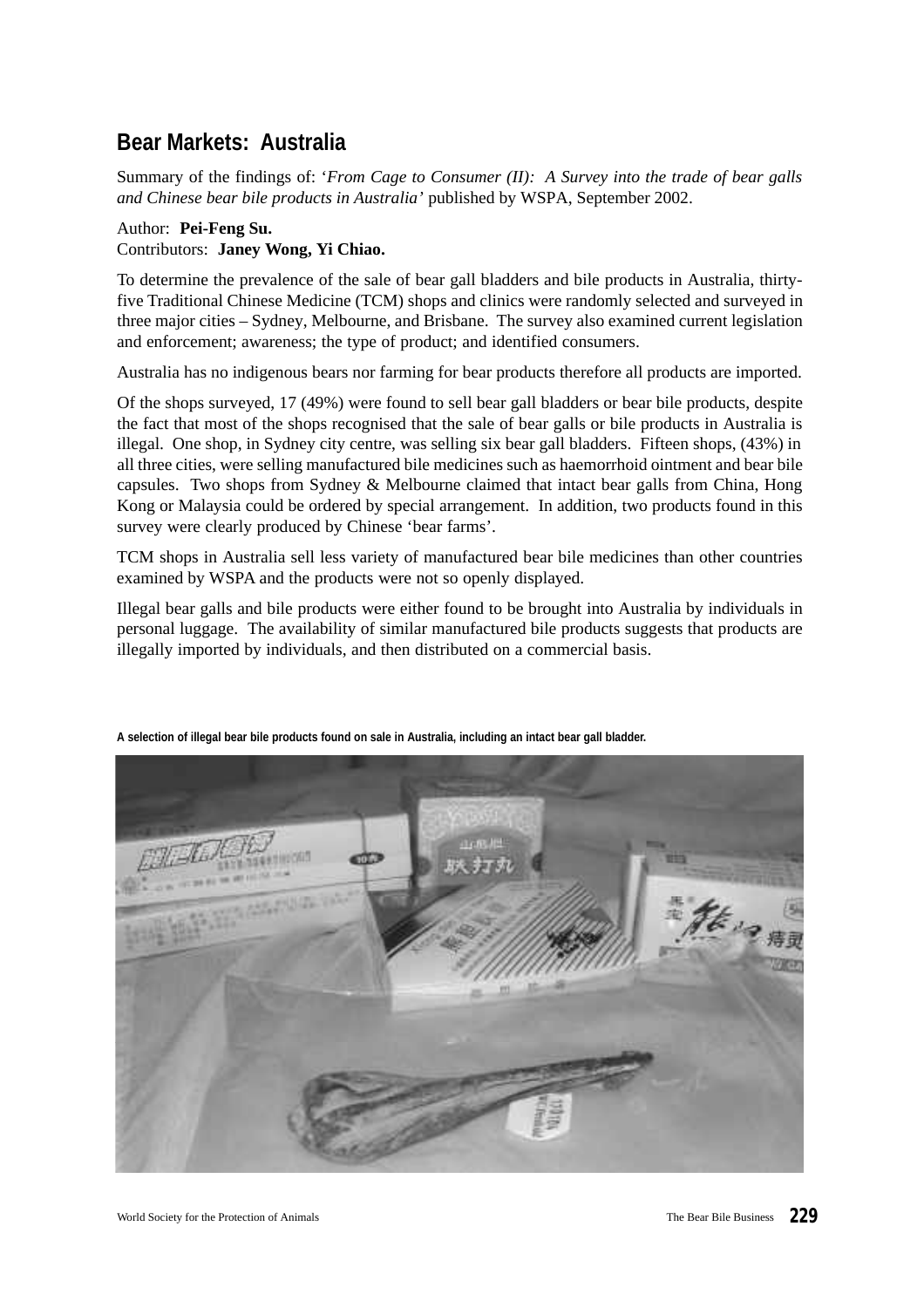Australia has a population of approximately 20 million people, with those of Asian (the dominant consumers of TCM products) descent, increasing from 276,000 in 1981 to approximately 1.25 million in 1999. Each of the target cities has a distinctive Chinatown area, a significant number of TCM shops and clinics, and a high population of Asians.

Regardless of Australia's international reputation for positive and progressive legislation on preserving endangered species, and animal welfare concerns, the illegal sale of bear galls and bile products were found in this survey. The findings and analysis reveal a need for further enforcement and awareness education within the country.

#### **Endangered species: international restrictions and Australian national legislation**

Trade in the eight species of bears is controlled by legislation implemented by the 159 Parties of the Convention on International Trade in Endangered Species (CITES) Australia became a Party to CITES on July 29th, 1976. International trade in the species listed on Appendix I should be strictly controlled. The Convention specifies that the international trade of species listed in Appendix I must not be "detrimental to the survival of the species" or traded without permits granted by the appropriate authorities<sup>7</sup>. See page 59.

International trade for commercial purposes is only allowed if the specimens originate from captive breeding facilities registered with the CITES Secretariat in Switzerland and these facilities must follow the specific CITES guidelines for Appendix I species. At present, no captive breeding facilities for the three Asian bear species are registered with the CITES secretariat.

There are are not believed to be any Australian sources of these products, therefore any bear parts or derivatives found in Australia have been illegally imported.

The implementation of CITES comes under the jurisdiction of the federal government. Environment Australia, which is a division of the Department of Environment and Heritage. This includes Wildlife Protection which is the CITES management authority, and Wildlife Management which is the CITES scientific authority in Australia

Current legislation concerning the possession and trade of endangered species is the Environment Protection and Biodiversity Conservation Act 1999 amended in 2001, administered by Environment Australia. This is regarded as a comprehensive piece of legislation and it is regarded that Australia has a willingness to protect native and non-native species.

Part 13A of the Act –- International movement of wildlife specimens, largely focuses on integrating commitments to the Convention into Australian legislation. Section 303BA(1) states:

- 1) The objects of this Part are as follows:
	- (a) to ensure that Australia complies with its obligations under CITES and the Biodiversity Convention<sup>.</sup>
	- (b) to protect wildlife that may be adversely affected by trade;
	- (c) to promote the conservation of biodiversity in Australia and other countries;
	- (d) to ensure that any commercial utilisation of Australian native wildlife for the purposes of export is managed in an ecologically sustainable way;
	- (e) to promote the humane treatment of wildlife;
	- (f) to ensure ethical conduct during any research associated with the utilisation of wildlife;
	- (h) to ensure that the precautionary principle is taken into account in making decisions relating to the utilisation of wildlife.

The Malayan sun bear, Asiatic black bear, Asian brown bears, giant panda, spectacled bear, and sloth bear are listed within this Act as 'CITES Species' in which trade is prohibited<sup>2</sup>. It is also made clear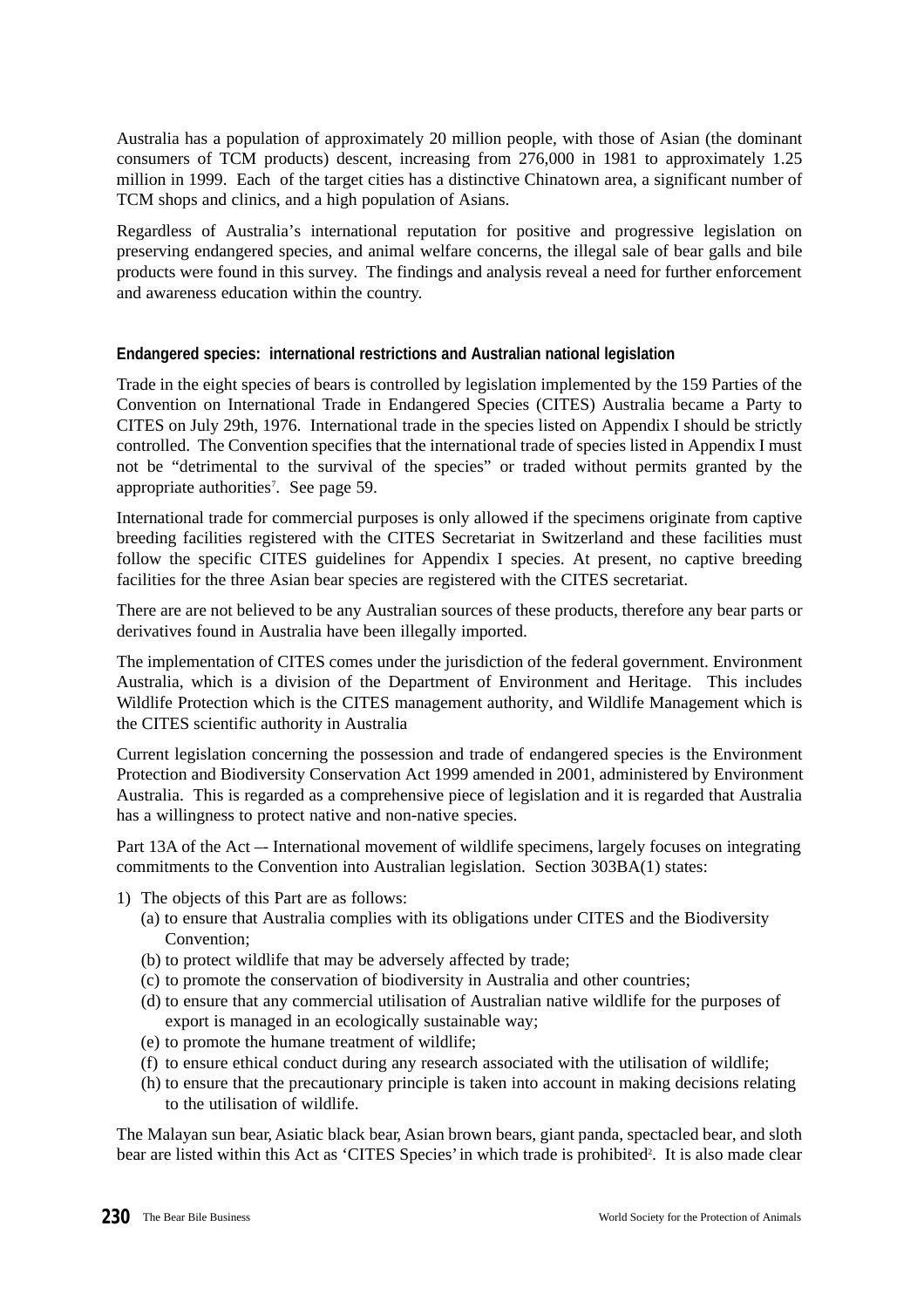

**Six intact bear gall bladders were found on sale in Sydney.**

in Sections 303CC, 303CD and 303GN of the new Act that trade and possession of an illegal CITES specimen is a significant crime with penalties. Relating to CITES species without permits, 303CD asserts:

- (1) A person is guilty of an offence if:
	- (a) the person imports a specimen; and
	- (b) the specimen is a CITES specimen.
- Penalty: Imprisonment for 10 years or 1,000 penalty units, or both.

Furthermore, the Act specifies that any product that claims to be, or to contain, a CITES specimen is considered to be, or contain, a CITES specimen<sup>3</sup>. Therefore, any products that profess to be, or to contain, bear bile or bear gall are regarded under the law as such products. The Act also has provisions for the enforcement and seizure of illegal CITES specimens at all Customs barriers, and the Act encourages the Federal government to work in collaboration with State and Territory governments to select officers to have powers similar to those of the appointed Federal CITES investigators.

#### **National Complementary Medicine Legislation**

Since bear bile is used for the purpose of traditional oriental medicine, health legislation is relevant. The Federal Department of Health and Ageing is responsible for the overall public health of Australians. The Therapeutic Goods Administration is a sector under the Department of Health and Ageing that administers the Therapeutic Goods Act 1989. This regulates the available medicine and medical devices in Australia, including traditional medicine relating to "quality, safety, efficacy, and timely availability of therapeutics goods". Although not a central issue, the Act does provide measures for the registration, label and advertisement of therapeutic products, where use and sale of an illegal specimen becomes a larger issue<sup>4</sup>.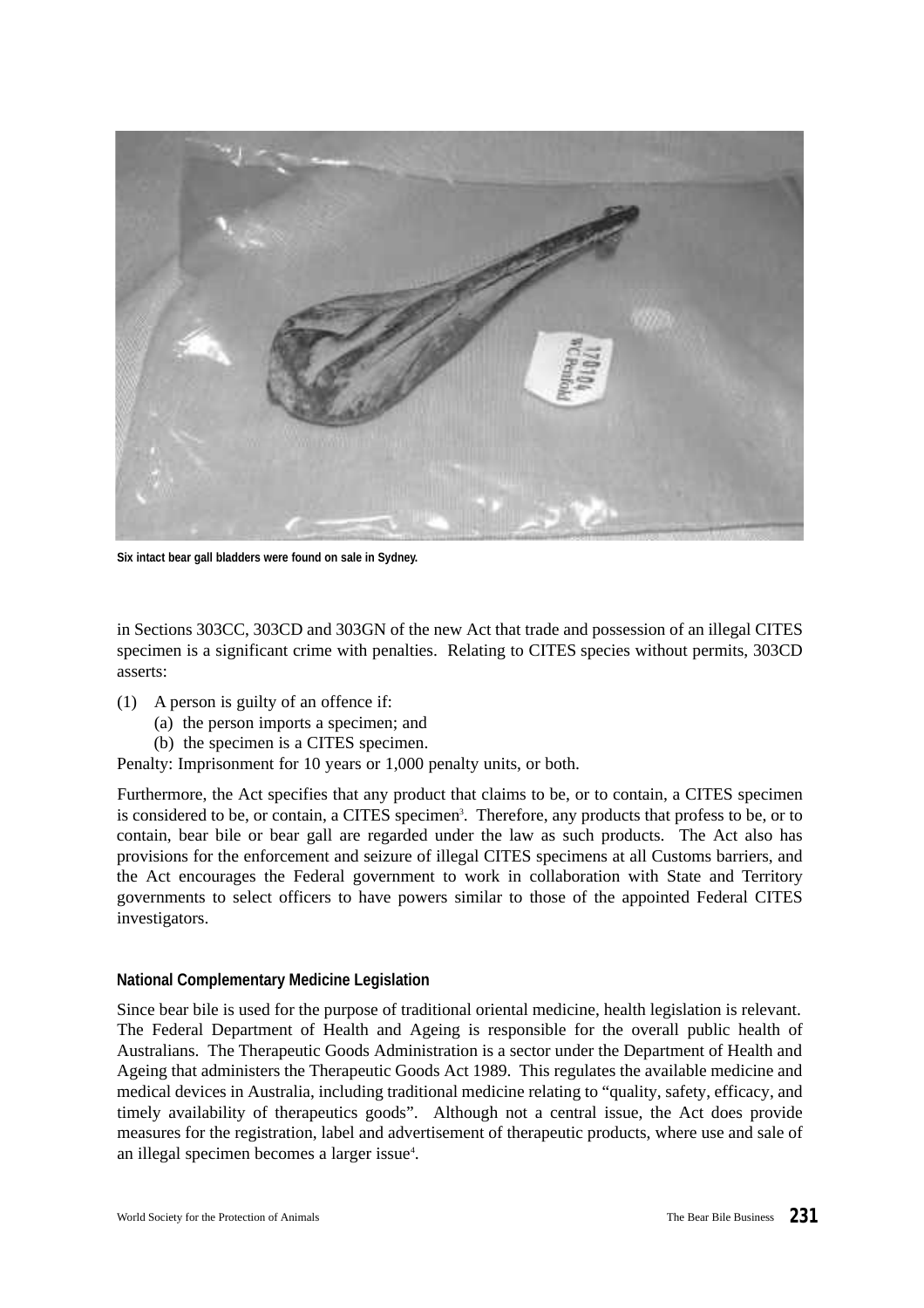Before any medicine can be distributed in Australia, all products must be registered or listed in the Australian Register of Therapeutic Goods (ARTG), unless approved for exemption. Products deemed to have a higher risk or harm to the public, are evaluated by the government for registration. Products deemed to have a lower risk or harm to the public, the product are simply listed without government evaluation, but require the producer to provide evidence that the product is safe, effective and reliable. Evidence must also conform to any medical standards relevant to the product; show that the product is properly advertised or labelled; and prove an accepted manufacturer produced the goods. Products are then allocated a "AUST R number" for registered products or an"AUST L number" for listed products. These numbers must be on the label or packaging of the therapeutic good as specified by the Therapeutic Goods Order No.69. Most complementary goods, such as traditional medicines, are considered as low risk products and are listed rather than registered.

The Therapeutic Goods Act 1989 also controls advertising and labelling for therapeutic products. Penalties are imposed upon those who falsely claim a product is registered or listed, who mislead consumers through advertising, who sell counterfeit products, or who purposefully utilise therapeutic goods that are not registered, listed, exempted or approved by government authority.

All the products found in this survey claiming to be or contain bear bile, but lacking a registered or listed number, have violated the Act.

Furthermore, the Therapeutic Goods Act 1989 *"provide*[s] *a framework for the States and Territories to adopt a uniform approach to control the availability and accessibility, and ensure the safe handling, of poisons in Australia"*<sup>5</sup> . The Act operates closely with the States and Territories regarding the register of therapeutic products, but little regulation for complementary or traditional medicine has been established in State laws. The first and only statute that relates to Chinese Medicine at State level is Victoria's Chinese Medicine Registration Act 2000. This is to reassure consumers of Oriental medicine that herbal dispensers or practitioners, such as acupuncturists, are certified and abide to specific standards. This act mainly monitors the practitioner or Chinese medicine dispensers'activities and behaviours, and their ability to trade, use and prescribe Schedule 1 drugs of the Drugs, Poisons, and Controlled Substances Act 1989. The Schedule 1 list is currently in the process of being confirmed. The Australian government is observing Victoria's Chinese Medicine Registration Act 2000 in the hope that it's success can provide a pathway for other states to regulate Chinese Medicine.

## **Type of products found during the WSPA survey**

Products were considered in three categories:

- 1) Manufactured bile medicines
- 2) Farmed bile powder
- 3) Intact bear gall bladders

**Manufactured bile medicines:** Medicines containing bear bile mixed with other ingredients. Deer musk is the most common ingredient to mix with the bear bile. The medicines are produced in various forms including oils, pills, and plasters, and are used for rheumatism, haemorrhoid, and sprains. All the products discovered were produced in China.

**Farmed bear bile powder:** Produced and packaged on bear farms in China. In general the product is in the form of flakes and are packaged in small vials.

**Intact bear gall bladders:** Smuggled from China or Russia, or hunted by local hunters in other provinces or states in North America.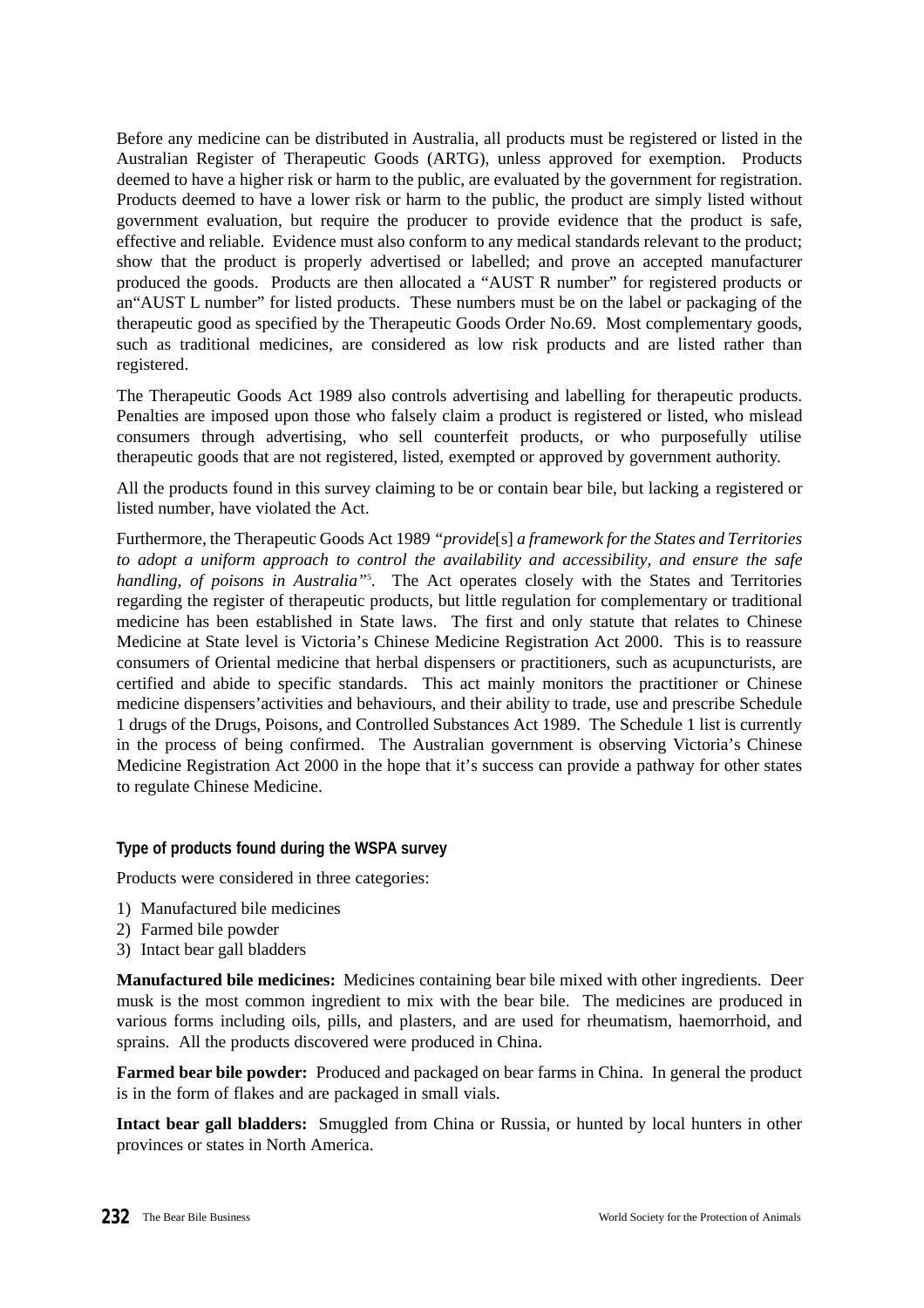

**Product containing bear bile used to treat rheumatism and sprains.**

Of 35 TCM shops and clinics surveyed, 17 shops (48.6%) were found to sell bear gall bladder or bear bile products. 15 shops (42.9%) throughout the three cities were found to sell manufactured bile medicines such as haemorrhoid ointment and bear bile capsules (see table 1).

In total, three shops (8.6%) either sold or could supply bear gall bladders.

Six bear gall bladders, of unknown origin, were found in one shop in Sydney city centre. The practitioner claimed that brokers sold the galls to him. Each of gall weighed 7-8 grams and priced at Australian \$ 20 each. This practitioner said that his customers were mainly of Korean descent. He also stated that as a professional practitioner, the Australian government would not inspect his shop for sale of illegal products.

Two shops claimed that intact bear galls can be ordered by special arrangement and the galls can be from China, Hong Kong or Malaysia. Although one of these shops had no bear products in stock it is included as a source since this service is available.

Compared to other markets, including the USA and Canada<sup>6</sup>, TCM shops in Australia sold less variety of manufactured bear bile medicines, and these were not openly displayed. Fel Ursi Haemorrhoid Ointment, which is the most widely sold manufactured bear bile medicine in Australia, was found in 12 out of 15 shops. According to the shops and practitioners, this bear bile ointment contains a very low percentage of bear bile. In some of its newer packaging, the bear bile is no longer listed as an ingredient, contrary to its label.

Farmed bear bile powder from China, was not found in this survey although two products found were produced by Chinese bear farms.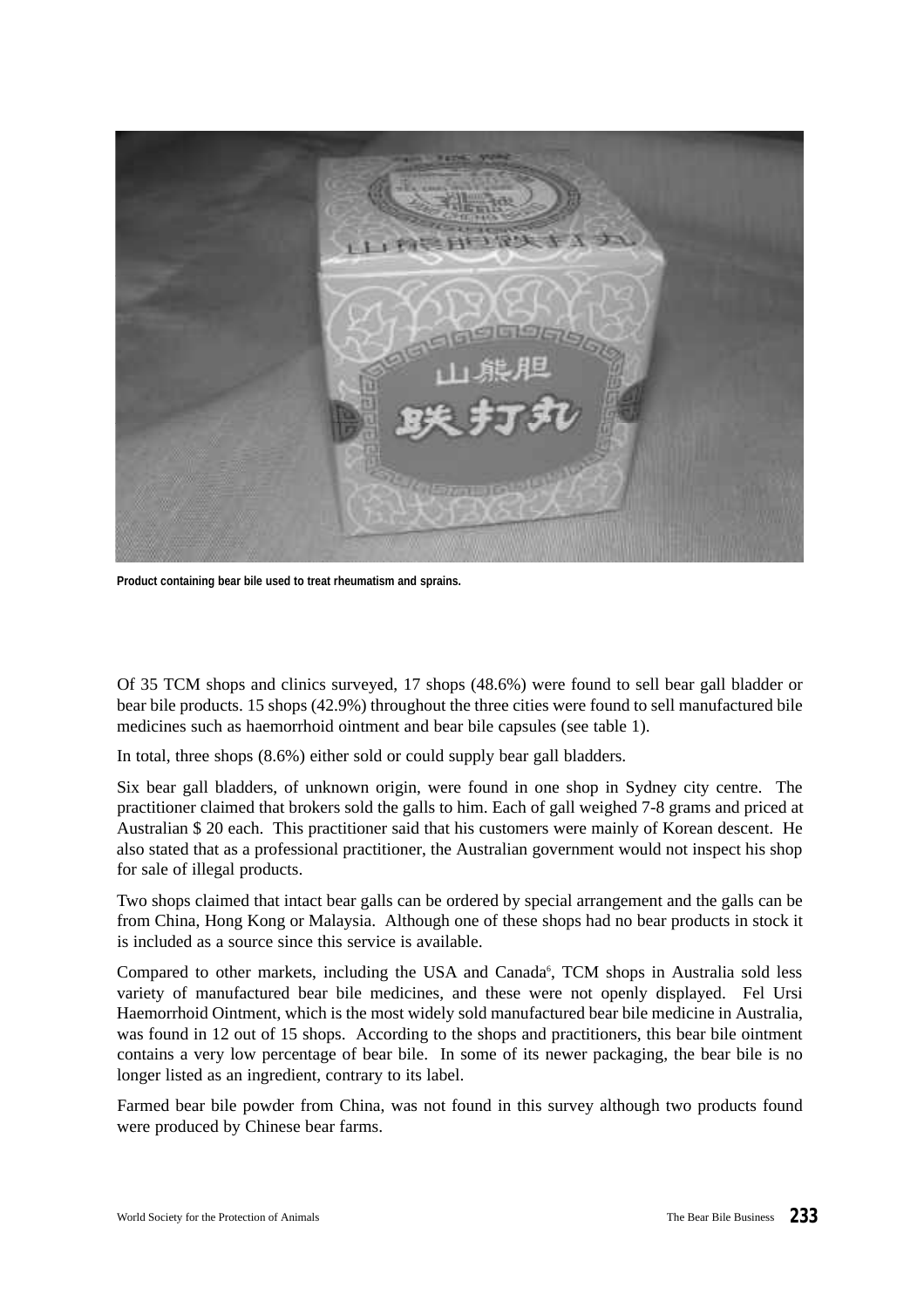|  |  | Table 1: Bear galls and bile products found in the survey |  |  |
|--|--|-----------------------------------------------------------|--|--|
|--|--|-----------------------------------------------------------|--|--|

| <b>Name of Product</b>                                           | <b>Form</b> | Manufacture/Origin                                           | <b>Price</b>                         | Area found                               |
|------------------------------------------------------------------|-------------|--------------------------------------------------------------|--------------------------------------|------------------------------------------|
| Fel Ursi<br>Haemorrhoids<br>Ointment                             | Ointment    | Chung Lien Drug Works,<br>Hankow, Hu Bei Province,<br>China  | A\$3.50–55                           | Sydney,<br>Melbourne,<br><b>Brisbane</b> |
| Tieh Ta Wan                                                      | Wax egg     | The United Pharmaceutical<br>Manufactory, Kwanchow,<br>China | A\$6                                 | Sydney                                   |
| Xiong Dan Zhi<br>Lin Gao (Bear Bile)<br>Haemorrhoid<br>Ointment) | Ointment    | Hei Bao Medicine Group                                       | No price                             | Sydney                                   |
| Pien Tze Huang<br>Yin Dan Ping Gan                               | Capsules    | The United Pharmaceutical<br>Manufactory, Kwanchow,<br>China | A\$42-68/per<br>box(10)<br>box pack) | Sydney,<br><b>Brisbane</b>               |
| Xion Dan Giao Nang<br>(Bear Bile Capsules)                       | Capsules    | Zhang Peng Pharmaceutical<br>Factory, Yunan, China           | A\$8/each box                        | Sydney                                   |
| Six bear galls                                                   | Intact gall | Unknown                                                      | A\$20/each                           | Sydney                                   |

## **Import routes**

One shop claimed that although bear bile products, for example powder or capsules, are prohibited from import to Australia, should a customer request the product, they would make special arrangements from China. The practitioner stated: *"When the capsules are sold out it would be very difficult to get more. If customers do request the product in future the shop has made special arrangements to ask someone to carry them from China into Australia. If Customs asked what the product was as long as it was self-use it would be no problem. The worst situation would be if customs confiscated the products only. In addition, most bear bile products no longer have bears on the packaging, so if the customs did not see the pattern, it would be alright."*

The shop also recommended the WSPA researchers to purchase the products from China and ask their friends or relatives to bring them into Australia. Although the quantities may seem minor individually the cumulative effective is likely to become more significant.

In addition, the widespread availability in Australia of similar manufactured bile products suggests that the products are illegally imported from China in large quantities by local importers / distributors.

## **Disguised bear bile products**

Cases of products being relabelled to conceal the ingredients were identified. In addition to this violation of the Therapeutic Goods Act 1989, none of products found in this survey displayed an ARTG registered or listed number.

Case 1: Correction fluid was used to cover the word 'bear bile'from the ingredient list, although the name of the product is still called 'Fel Ursi' in English and 'bear gall bladder' in Chinese.

Case 2: Same product as case 1 but the new package no longer has the printed words 'bear bile' in the ingredient list. Again the name of the product is still called 'Fel Ursi' in English and 'bear gall bladder' in Chinese.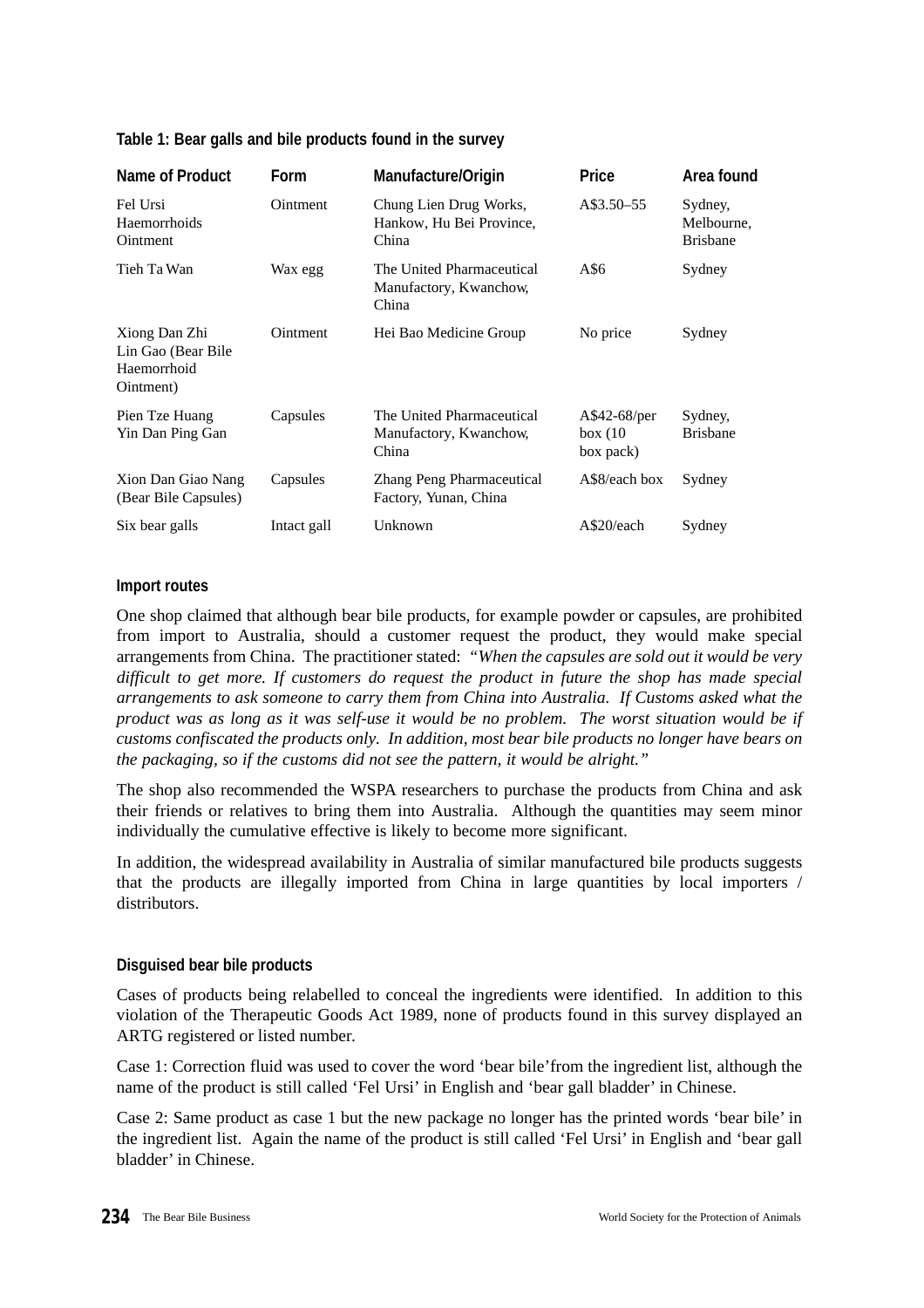

**On the package of the product on top (1) the bear bile ingredient has been deleted with correction fluid. On the packaging below (2), the ingredient has been deleted altogether. A shop keeper where this product was being sold claimed this was because of the low percentage of bear bile in the ointment.**

Case 3: The words 'bear bile' or 'bear gall bladder' were replaced by a direct conversion of the Chinese pronunciation such as 'Xiong Dan', 'Xion Dan' or 'Siong Dan' into English. For example product no. 5 in table 1, 'Xion Dan Giao Nan'is the product's English name, but 'bear bile capsules' is still shown in Chinese characters on the product's packaging. Chinese customers can recognise it as a bear bile product.

Case 4: Snake gall bladder is used in place of bear gall bladder in the ingredients list. For example, product no. 4 in table 1 Pien Tze Huang Yin Dan Ping Gan (capsules). A number of shops claimed that these capsules contained bear bile. Due to a ban on the use of bear galls, the manufacture in China has used the name of snake galls instead of bear galls in the ingredient list.

## **Recognition of illegal trade by TCM shops and practitioners**

The majority of shops acknowledged the sale of bear parts and products is prohibited, and any sales would violate the law. Some also recognised the relevant Australian legislation. Five shops claimed that it was illegal to sell any products, which contain any animal parts in TCM products, and all the TCM products need to be registered or listed in the Australian Register of Therapeutic Goods (ARTG). They further explained that if the products did not have an ARTG listed or registered number then the TCM products should not be sold in Australia. Consequently, some shops said that the bear galls or products on sale are likely to be fake.

Despite this, 17 shops were selling bear bile products. The most common bear bile product was Fel Ursi Haemorrhoid Ointment, found in 12 of these shops. Questioned by WSPA why they recognised that it was illegal to sell bear bile products but they still sold this bear bile ointment, these 12 shops gave two answers:

- a. The percentage of bear bile contained in the product is very low
- b. The products may not contain bear bile despite it being listed as an ingredient, and in future packaging the bear bile would be removed from the ingredient list.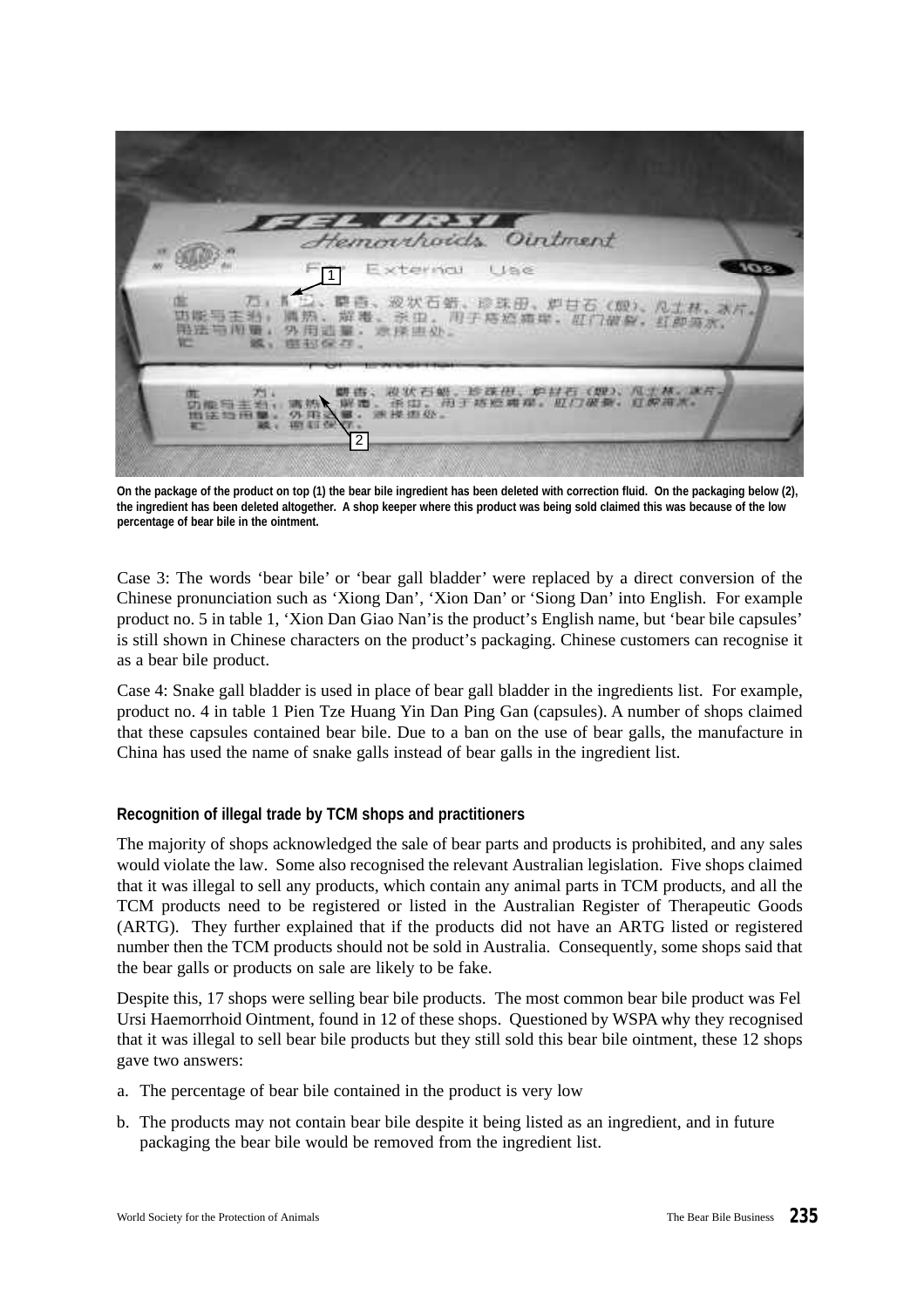## **Enforcement and management of TCM shops & practitioners**

Several shops claimed that the Australian government would occasionally inspect shops and that the inspectors or Customs officers could read Chinese writing. Due to the fear of prosecution, these shops or practitioners chose not to sell bear gall bladders or bear bile medicines.

As explained earlier, Victoria is the first state in Australia to regulate and manage the TCM profession (The Chinese Medicine Registration Act 2001). Although it is only in the early stages of being applied, many TCM shops and practitioners appeared concerned they would lose their licence if they sold medicine with illegal animal ingredients, such as bear galls and bile products.

Of the cities surveyed by WSPA, only Melbourne is in the State of Victoria, and, on average, the TCM shops and practitioners here appeared more aware of the legal position. These shopkeepers and practitioners also advocated stricter state government policy on the sale of illegal products. The recognition and management of the TCM shops and practitioners through a licensing system seems to have a positive impact on the control of illegal wildlife products and medicines.

## **The use of alternatives and educational awareness**

Although no educational posters, stickers or leaflets were found discouraging the sale or purchase of illegal wildlife products and medicines, six TCM practitioners recommended using herbal medicines as alternatives.

TCM shopkeepers and practitioners are the front line to educate consumers, and most consumers are more willing to accept their advice on the use of traditional Chinese medicines. Therefore, the TCM shopkeepers and practitioners' awareness on wildlife conservation and animal welfare issues are vital for stopping the illegal use of endangered species for medicine. Educational materials should be developed with messages detailing the use of alternative products, the legislation on the bear trade, a list of illegal items, and the animal welfare implications that result from bear trade and bear farming. These materials should be distributed to TCM shops, practitioners and the public.

Furthermore, support from Asian community leaders, local TCM associations, TCM importers and Australian based Chinese herbal companies are also vital for stopping the trade on bear galls and bear bile products. A cohesive cooperation and working plan need to be developed between the above relevant parties, Australian government agency and NGOs.

A public awareness education programme for the Asian population in Australia is urgently needed.

# **Conclusion**

Vast amounts of bear bile products are exported from China to other countries such as Japan, Singapore, Malaysia, and Indonesia and North America<sup>7</sup>. This report proves that bear gall bladders and TCM products containing bile derivatives are also being illegally imported in to Australia from China. As with the North American study, the Australian confirms that these products are entering countries with what is generally considered good customs policing.

WSPA recognises the Australian government's efforts to protect endangered species and also acknowledges the important role that traditional Chinese medicine plays in providing complementary health care. The TCM industry in Australia has developed rapidly and professionally in recent years. It is believed that in time TCM traders, retailers, and practitioners will begin to understand the global importance of wildlife conservation and animal welfare if these concerns are addressed and incorporated into practice. A sustainable future of TCM should be achieved by eliminating the use of endangered species such as bear gall bladder and bear bile.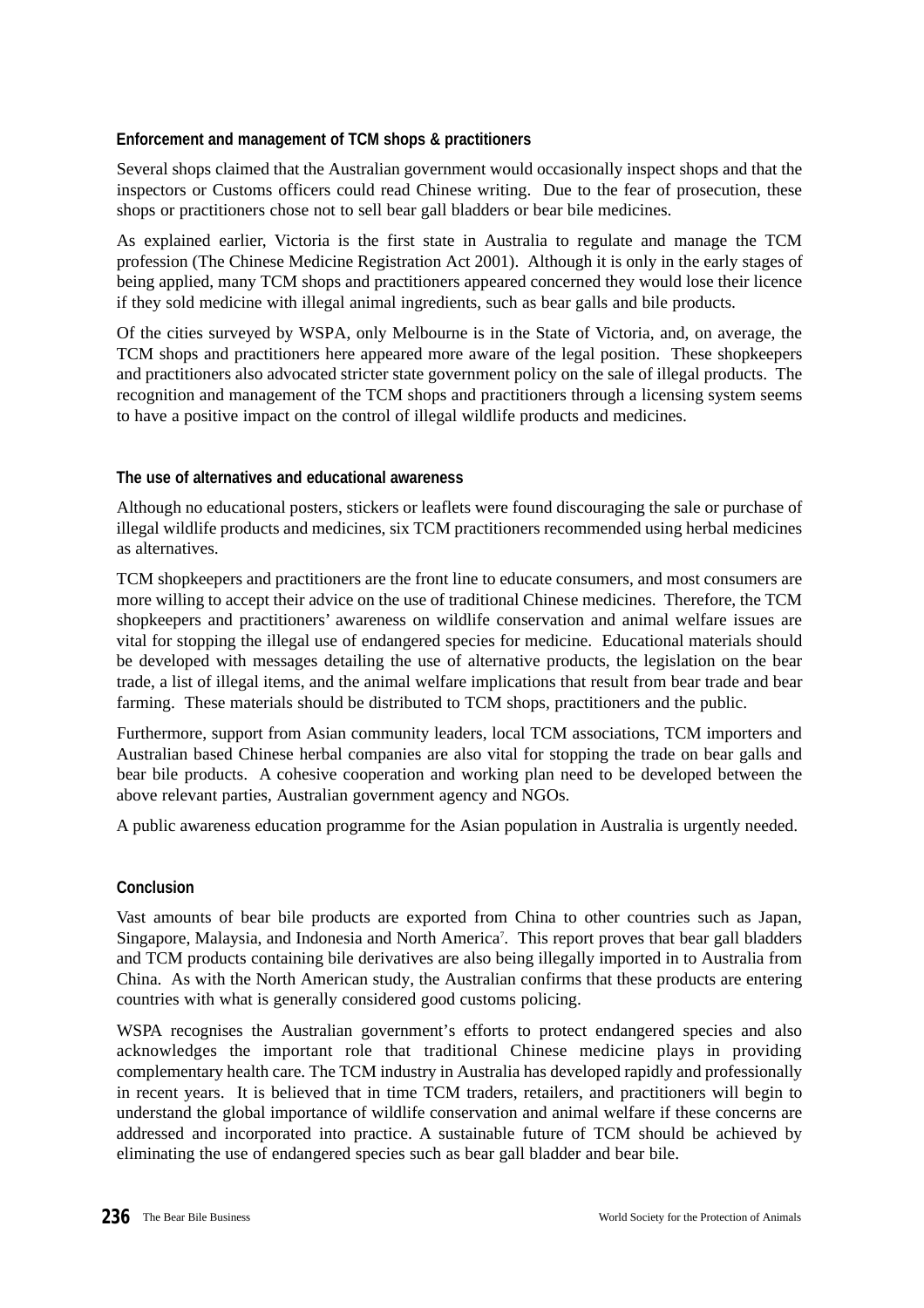

**Product of misery: A haemorrhoid ointment produced on a Chinese farm.**

## **Recommendations**

- Stronger enforcement of existing legislation is needed to prevent the illegal sale of bear products in Australia, with undercover investigations to expose the trade.
- More training is needed for customs and law enforcement officers to identify illegal bear products. Travellers from common source countries of bear gall bladders and bile medicines could be subjected to more stringent checks.
- The Australian CITES management authority should raise the issue of illegal importing bear galls and bile products produced in China with the Chinese authorities in order to implement the CITES convention more effectively between the countries.
- Victoria State's model on regional legislation to register and manage TCM shops and practitioners through a licensing system should be established in other Australian regions.
- More effective educational publications and programmes on this issue are needed for TCM shop practitioners and Asian communities in Australia. Messages detailing the use of alternative products, the legislation on bear trade, the list of illegal product items, and the animal welfare implications of the bear farming issue should be included in the materials.
- Awareness programmes are needed to highlight the cruelty involved in the production of Chinese bear bile products.
- Gaining the support from the Asian community leaders, local TCM associations, TCM importers and Australian based Chinese herbal companies for stopping the trade on bear galls and bear bile products. Cooperation between government agencies, Asian communities and TCM associations and NGOs needs to be established.